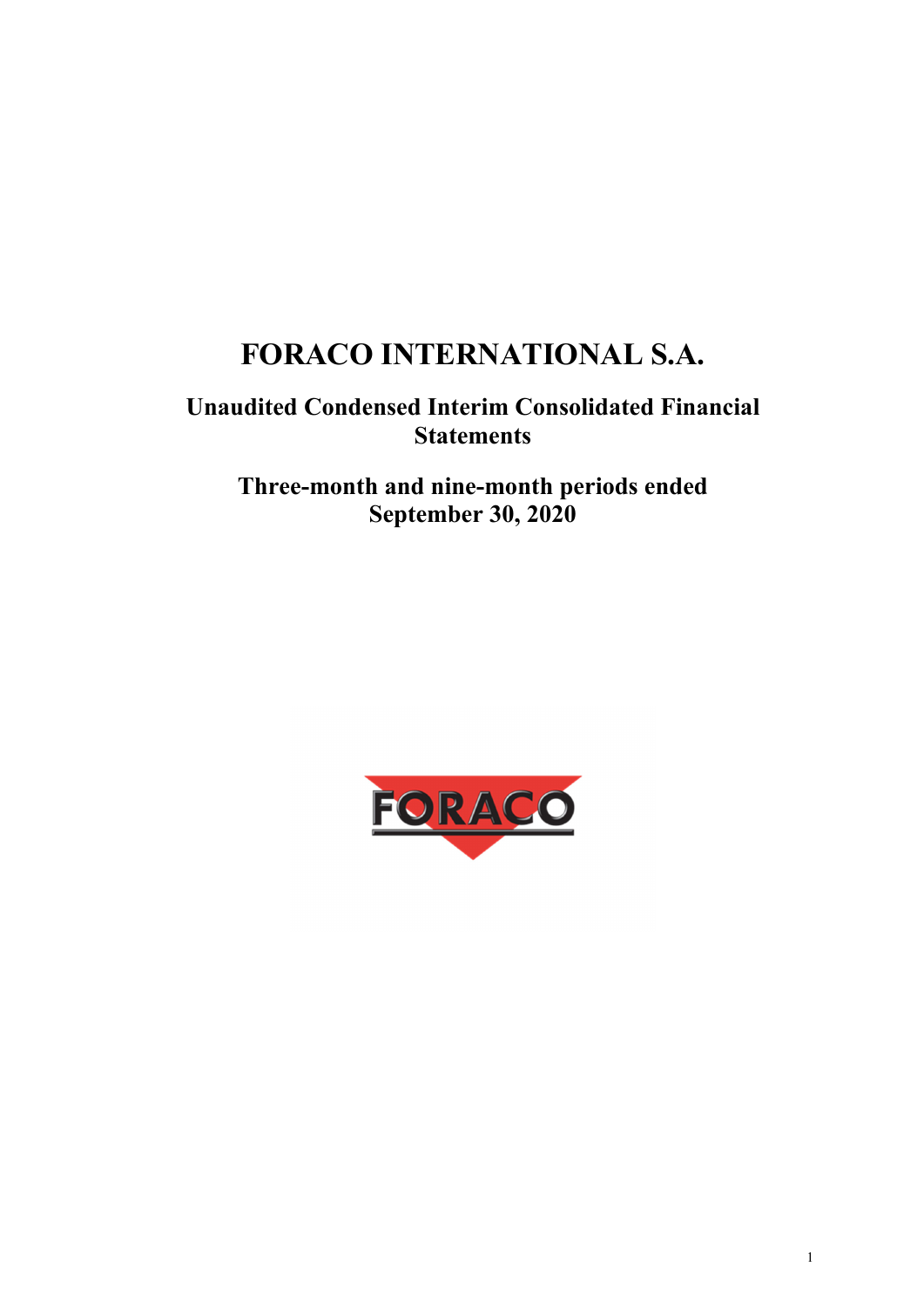#### **Foraco International S.A.**

**Unaudited condensed interim consolidated financial statements as of September 30, 2020** 

## **Table of Contents**

|     | Unaudited condensed interim consolidated balance sheet - Assets                       | 3              |  |  |  |  |
|-----|---------------------------------------------------------------------------------------|----------------|--|--|--|--|
|     | Unaudited condensed interim consolidated balance sheet – Equity and Liabilities       | $\overline{4}$ |  |  |  |  |
|     | Unaudited condensed interim consolidated income statement                             | 5              |  |  |  |  |
|     | Unaudited condensed interim consolidated statement of changes in equity<br>6          |                |  |  |  |  |
|     | Selected notes to the unaudited condensed interim consolidated financial statements 8 |                |  |  |  |  |
| 1.  | Basis of preparation                                                                  | 8              |  |  |  |  |
| 2.  | Selected notes on critical accounting policies and new accounting pronouncements      | 8              |  |  |  |  |
|     | 3. Financial risk management                                                          | 10             |  |  |  |  |
| 4.  | Segment information                                                                   | 10             |  |  |  |  |
|     | 5. Property, plant and equipment                                                      | 12             |  |  |  |  |
| 6.  | Goodwill                                                                              | 12             |  |  |  |  |
| 7.  | Inventories                                                                           | 13             |  |  |  |  |
|     | 8. Financial debt and lease obligations                                               | 13             |  |  |  |  |
| 9.  | Provisions                                                                            | 14             |  |  |  |  |
| 10. | Share capital                                                                         | 14             |  |  |  |  |
| 11. | Expenses by nature                                                                    | 15             |  |  |  |  |
| 12. | Income tax expense                                                                    | 15             |  |  |  |  |
| 13. | Commitments and contingencies                                                         | 15             |  |  |  |  |
| 14. | Related-party transactions                                                            | 16             |  |  |  |  |
| 15. | Earnings per share calculation                                                        | 16             |  |  |  |  |
| 16. | Post balance sheet events                                                             | 16             |  |  |  |  |
|     |                                                                                       |                |  |  |  |  |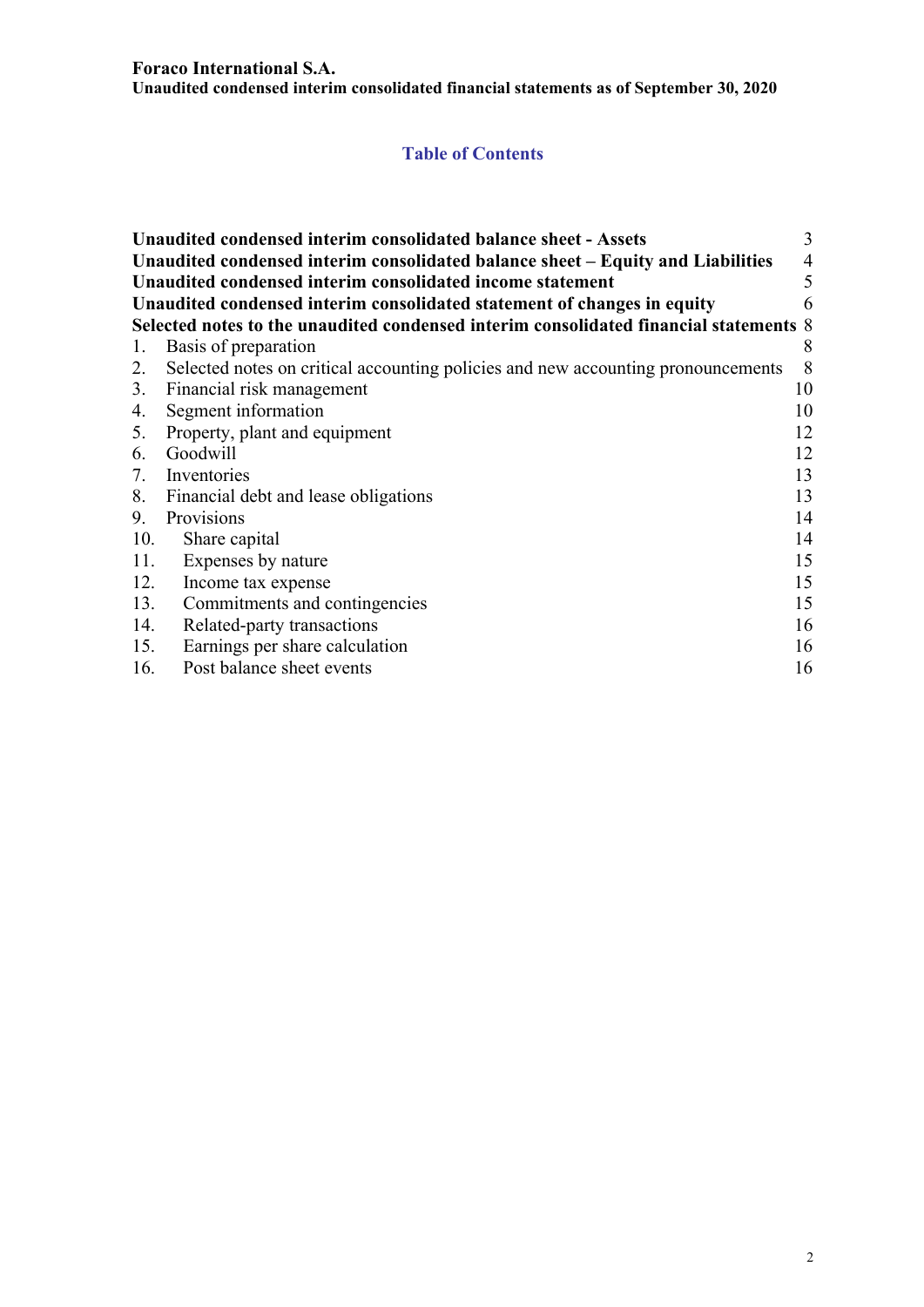## **Unaudited condensed interim consolidated balance sheet - Assets**

| in thousands of USS           | <b>Note</b> | September 30,<br>2020 | December 31,<br>2019 |
|-------------------------------|-------------|-----------------------|----------------------|
| <b>ASSETS</b>                 |             |                       |                      |
| <b>Non-current assets</b>     |             |                       |                      |
| Property, plant and equipment | (5)         | 31,879                | 35,197               |
| Goodwill                      | (6)         | 64,224                | 75,936               |
| Deferred income tax assets    |             | 24,399                | 27,677               |
| Other non-current assets      |             | 883                   | 1,147                |
|                               |             | 121,385               | 139,957              |
| <b>Current assets</b>         |             |                       |                      |
| Inventories, net              | (7)         | 28,902                | 32,873               |
| Trade receivables, net        |             | 35,492                | 31,189               |
| Other current assets          |             | 9,030                 | 10,270               |
| Cash and cash equivalents     |             | 19,931                | 16,053               |
|                               |             | 93,355                | 90,385               |
| <b>Total assets</b>           |             | 214,740               | 230,342              |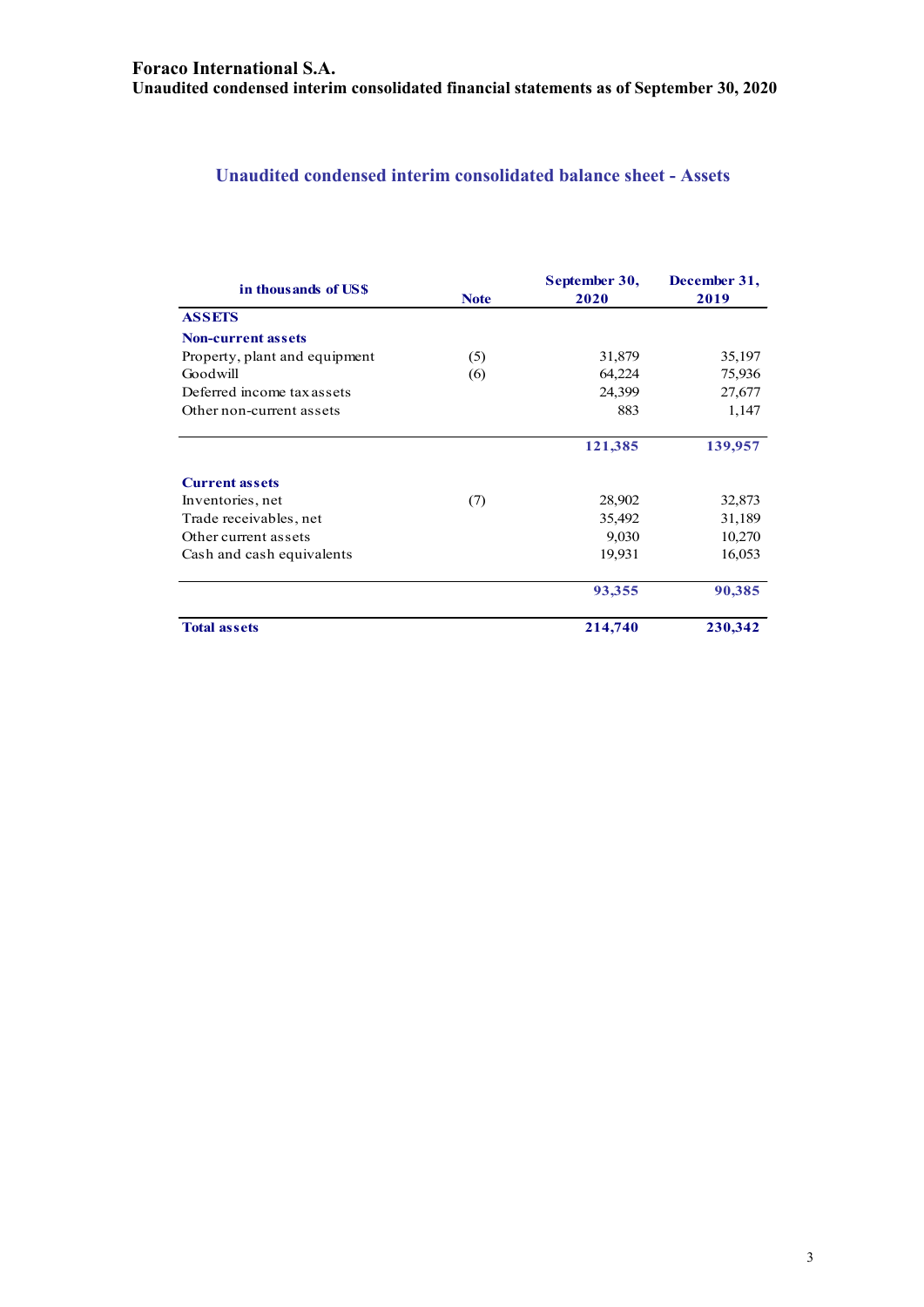## **Unaudited condensed interim consolidated balance sheet – Equity and Liabilities**

| in thousands of US\$                                              | <b>Note</b> | September 30,<br>2020 | December 31,<br>2019 |
|-------------------------------------------------------------------|-------------|-----------------------|----------------------|
| <b>EQUITY</b>                                                     |             |                       |                      |
| Capital and reserves attributable to the Company's equity holders |             |                       |                      |
| Share capital                                                     |             | 1,772                 | 1,772                |
| Share premium and retained earnings                               |             | 154,191               | 151,559              |
| Other reserves                                                    |             | (147,500)             | (122, 335)           |
|                                                                   |             | 8,463                 | 30,996               |
| Non-controlling interests                                         |             | 4,582                 | 5,682                |
| <b>Total equity</b>                                               |             | 13,045                | 36,678               |
| <b>LIABILITIES</b>                                                |             |                       |                      |
| <b>Non-current liabilities</b>                                    |             |                       |                      |
| Borrowings - Non-current portion of long term debt                | (8)         | 144,804               | 133,961              |
| Lease obligations - Non current portion                           | (8)         | 2,803                 | 2,910                |
| Deferred income tax liabilities                                   |             | 3,806                 | 3,457                |
| Provisions for other liabilities and charges                      | (9)         | 448                   | 405                  |
| <b>Current liabilities</b>                                        |             |                       |                      |
| Trade payables                                                    |             | 18,059                | 20,301               |
| Other payables                                                    |             | 23,795                | 19,012               |
| Current income tax liabilities                                    |             | 677                   | 1,084                |
| Borrowings - Current portion of long term debt                    | (8)         | 1,756                 | 2,817                |
| Borrowings - Current portion of drawn credit lines                | (8)         | 3,896                 | 8,149                |
| Lease obligations - Current portion                               | (8)         | 1,415                 | 1,241                |
| Provisions for other liabilities and charges                      | (9)         | 237                   | 328                  |
| <b>Total liabilities</b>                                          |             | 201,696               | 193,665              |
| <b>Total equity and liabilities</b>                               |             | 214,740               | 230,342              |
| Net debt excluding operating lease obligations under IFRS 16      |             | 130,525               | 128,874              |

*Net debt excluding operating lease obligations is a non IFRS measure and corresponds to the current and noncurrent portion of borrowings, net of cash and cash equivalents*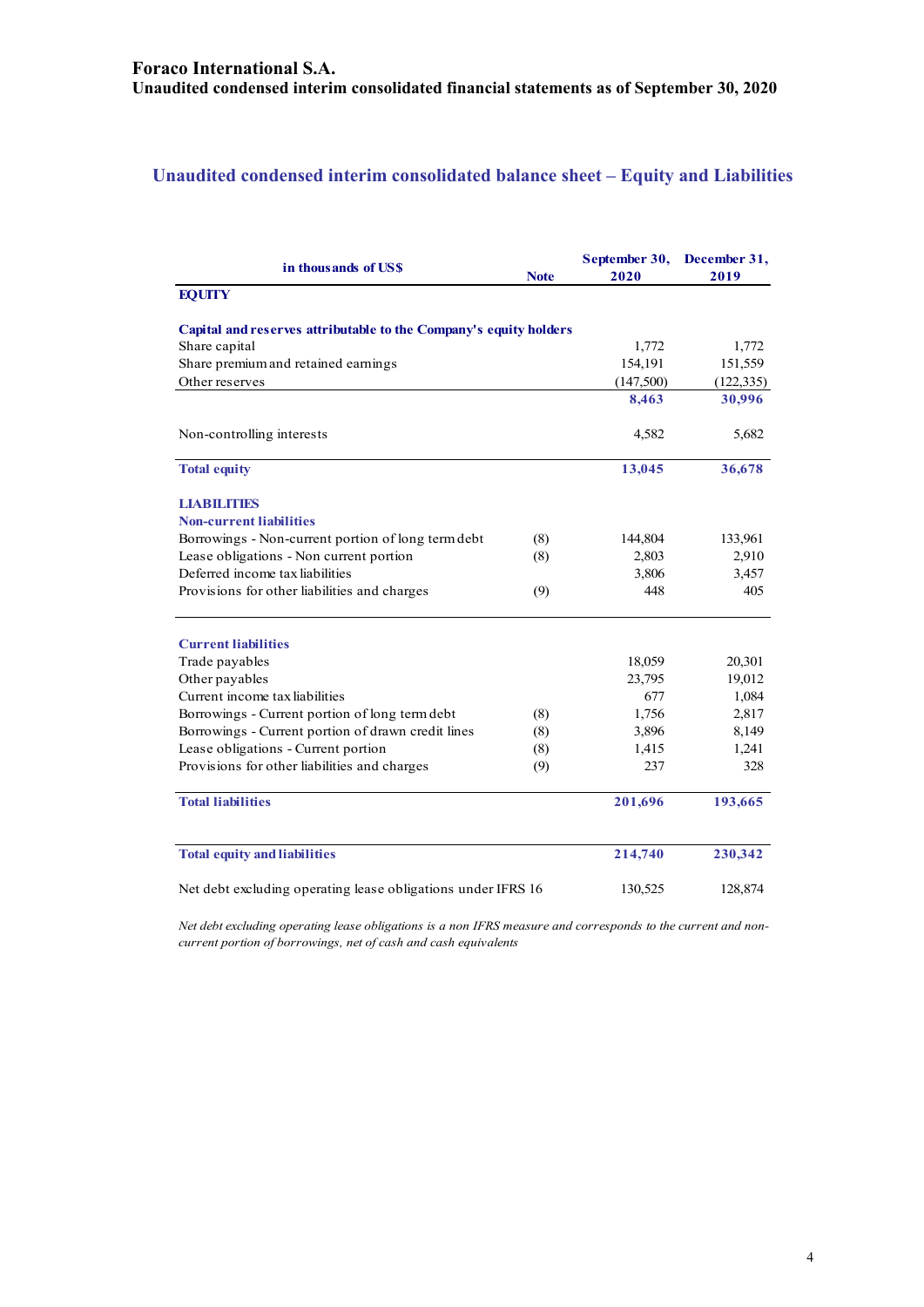## **Unaudited condensed interim consolidated income statement**

| In thousands of US\$                                                                                                                    |             | Three-month period ended<br>September 30, |          | Nine-month period ended<br>September 30, |            |
|-----------------------------------------------------------------------------------------------------------------------------------------|-------------|-------------------------------------------|----------|------------------------------------------|------------|
|                                                                                                                                         | <b>Note</b> | 2020                                      | 2019     | 2020                                     | 2019       |
| Revenue                                                                                                                                 | (4)         | 55,924                                    | 57,771   | 152,945                                  | 157,066    |
| Cost of sales                                                                                                                           | (11)        | (43,088)                                  | (47,293) | (123, 683)                               | (133, 885) |
| Gross profit                                                                                                                            |             | 12,836                                    | 10,478   | 29,262                                   | 23,181     |
| Selling, general and administrative expenses<br>Other operating income / (expense), net                                                 | (11)        | (5,213)                                   | (5,163)  | (15, 454)                                | (15, 813)  |
| <b>Operating profit</b> / (loss)                                                                                                        |             | 7,623                                     | 5,315    | 13,808                                   | 7,368      |
| Finance costs                                                                                                                           |             | (1,951)                                   | (2,125)  | (6, 446)                                 | (6,327)    |
| Profit / (loss) before income tax                                                                                                       |             | 5,672                                     | 3,190    | 7,362                                    | 1,041      |
| Income $\text{tax}$ (expense) / profit                                                                                                  | (12)        | (1,425)                                   | (186)    | (1,903)                                  | (679)      |
| Profit / (loss) for the period                                                                                                          |             | 4,247                                     | 3,004    | 5,459                                    | 362        |
| Attributable to:                                                                                                                        |             |                                           |          |                                          |            |
| Equity holders of the Company                                                                                                           |             | 2,949                                     | 2,451    | 2,633                                    | (885)      |
| Non-controlling interests                                                                                                               |             | 1,298                                     | 553      | 2,827                                    | 1,247      |
| Earnings per share for profit attributable to the equity holders of the Company<br>during the period (expressed in US cents per share): |             |                                           |          |                                          |            |
| - basic                                                                                                                                 | (15)        | 3.28                                      | 2.73     | 2.93                                     | (0.99)     |
| - diluted                                                                                                                               | (15)        | 3.19                                      | 2.66     | 2.86                                     | (0.99)     |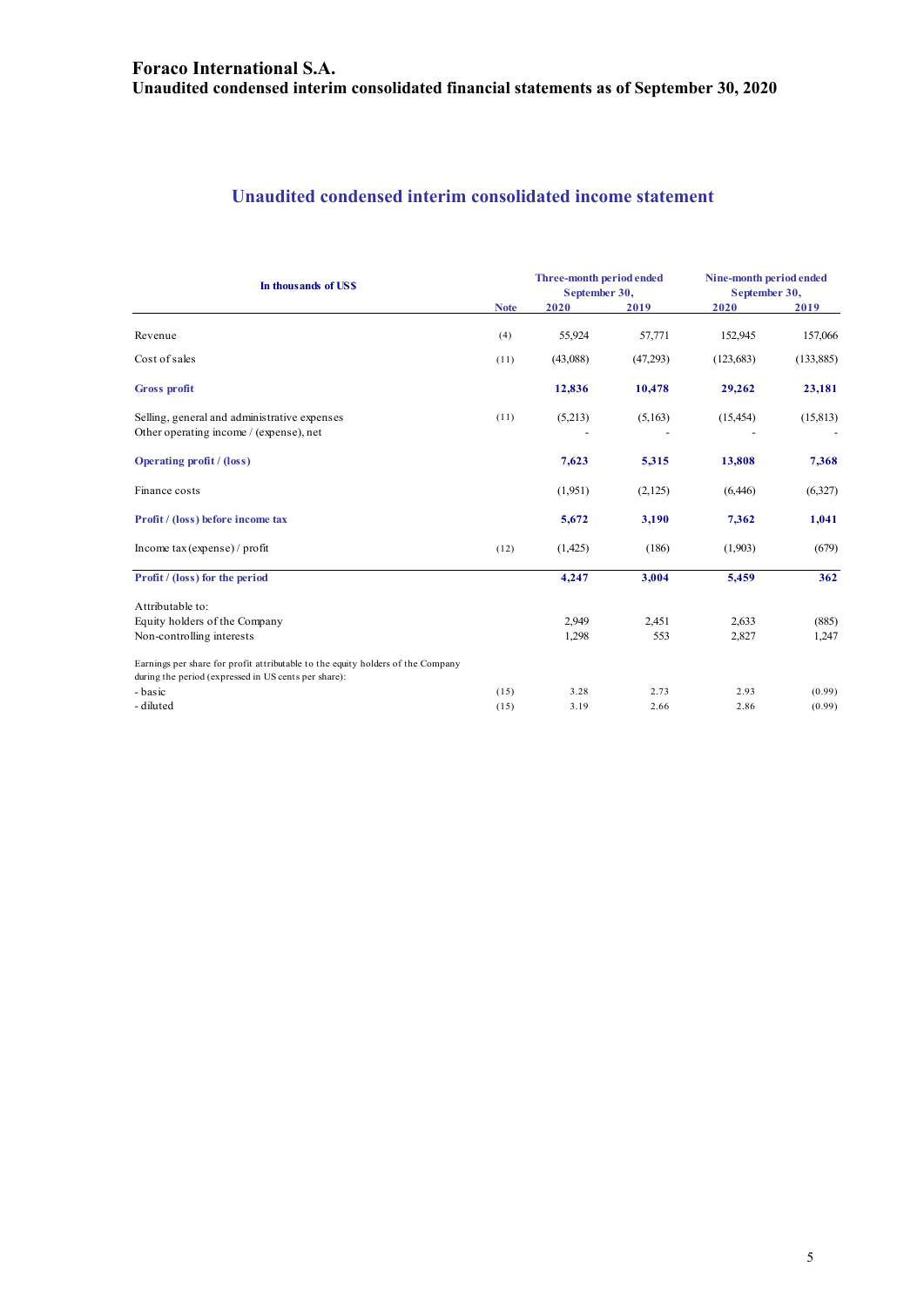## **Unaudited condensed interim consolidated statement of changes in equity**

|                                            |                         | <b>Attributable to equity holders of the Company</b>                     | Non-                            | <b>Total</b> |                                 |               |
|--------------------------------------------|-------------------------|--------------------------------------------------------------------------|---------------------------------|--------------|---------------------------------|---------------|
| in thousands of USS                        | <b>Share</b><br>Capital | <b>Share</b><br><b>Premium and</b><br><b>Retained</b><br><b>Earnings</b> | <b>Other</b><br><b>Reserves</b> | <b>Total</b> | controlling<br><i>interests</i> | <b>Equity</b> |
| <b>Balance at January 1, 2019</b>          | 1,772                   | 150,474                                                                  | (114, 478)                      | 37,768       | 3,026                           | 40,794        |
| Profit $/$ (loss) for the period           |                         | (886)                                                                    |                                 | (886)        | 1,247                           | 361           |
| Currency translation differences           |                         |                                                                          | (5,081)                         | (5,081)      | 1,547                           | (3,534)       |
| Employee share-based compensation          |                         |                                                                          | 135                             | 135          |                                 | 135           |
| Exercise of share-based compensation       |                         |                                                                          |                                 |              |                                 |               |
| Treasury shares purchased (see Note 10)    |                         |                                                                          | (19)                            | (19)         |                                 | (19)          |
| Dividend paid to non controlling interests |                         |                                                                          |                                 |              | (558)                           | (558)         |
| <b>Balance at September 30, 2019</b>       | 1,772                   | 149,588                                                                  | (119, 443)                      | 31,917       | 5,262                           | 37,179        |
| <b>Balance at January 1, 2020</b>          | 1,772                   | 151,558                                                                  | (122, 335)                      | 30,996       | 5,682                           | 36,678        |
| Profit $/$ (loss) for the period           |                         | 2,633                                                                    |                                 | 2,633        | 2,827                           | 5,459         |
| Currency translation differences           |                         |                                                                          | (25,274)                        | (25,274)     | (1,949)                         | (27,223)      |
| Employee share-based compensation          |                         |                                                                          | 135                             | 135          |                                 | 135           |
| Treasury shares purchased (see Note 10)    |                         |                                                                          | (27)                            | (27)         |                                 | (27)          |
| Dividend paid to non controlling interests |                         |                                                                          |                                 |              | (1,978)                         | (1,978)       |
| <b>Balance at September 30, 2020</b>       | 1,772                   | 154,191                                                                  | (147,501)                       | 8,463        | 4,582                           | 13,045        |

## **Unaudited statement of comprehensive income**

| in thousands of US\$                    | September 30,<br>2020 | September 30,<br>2019 |
|-----------------------------------------|-----------------------|-----------------------|
| Net profit $/$ (loss) for the period    | 5,459                 | 361                   |
| Currency translation differences        | (27, 223)             | (3,534)               |
| Total comprehensive loss for the period | (21, 764)             | (3,173)               |
| Attributable to:                        |                       |                       |
| Equity holders of the Company           | 878                   | (5,967)               |
| Non-controlling interests               | (22,642)              | 2,794                 |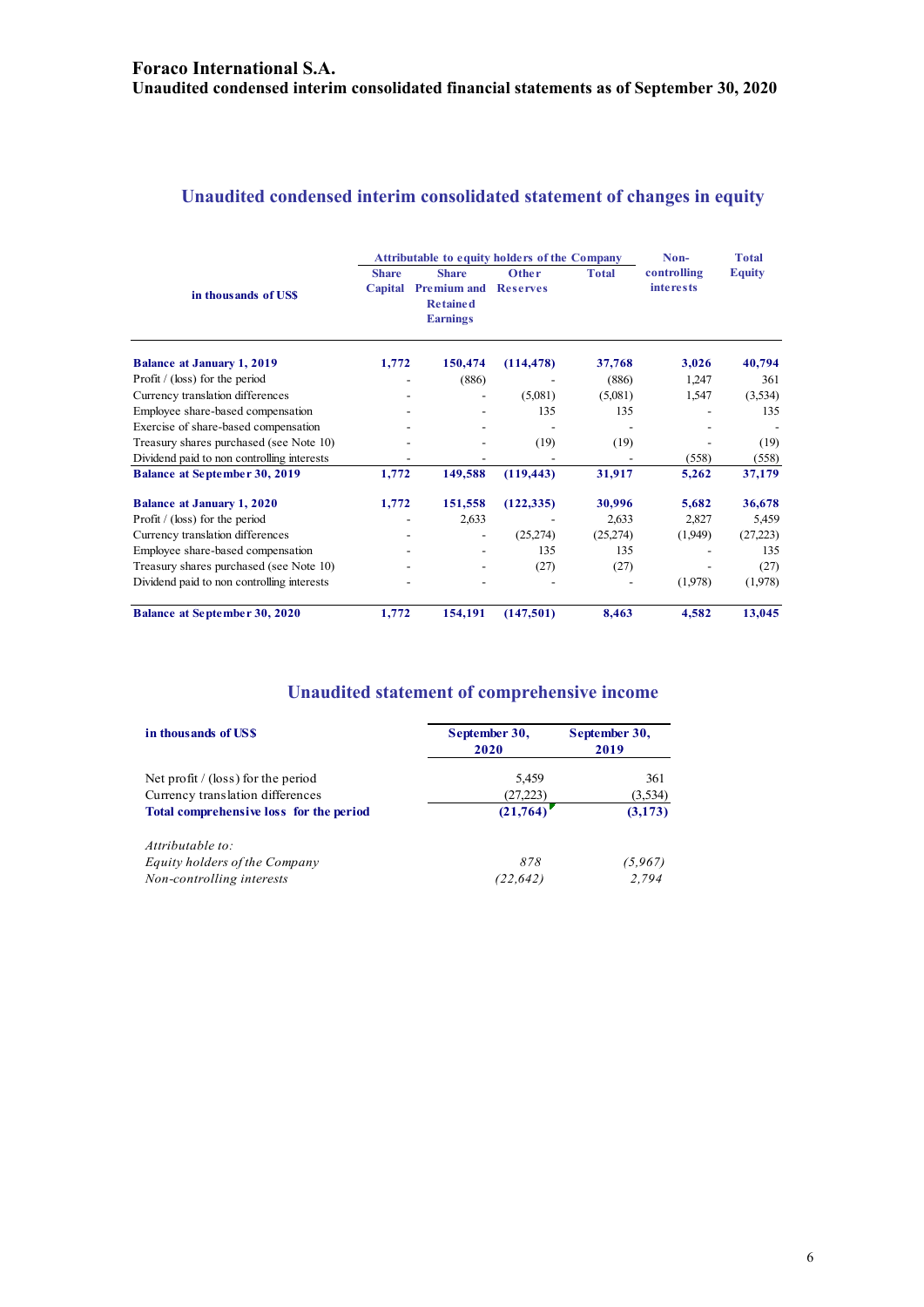## **Unaudited condensed interim consolidated cash flow statement**

| in thousands of US\$                                        | Nine month ended September 30, |         |  |
|-------------------------------------------------------------|--------------------------------|---------|--|
|                                                             | 2020                           | 2019    |  |
| Profit / (loss) for the period                              | 5,459                          | 362     |  |
| Adjustments for:                                            |                                |         |  |
| - Depreciation, amortization and impairment (see Note 11)   | 12,264                         | 13,518  |  |
| - Non-cash changes in provisions and considerations payable |                                |         |  |
| - (Gain) / loss on sale and disposal of assets              |                                |         |  |
| - Share-based compensation expenses (see Note 11)           | 135                            | 135     |  |
| - Income tax expenses / (profit) (see Note 12)              | 1,903                          | 678     |  |
| - Finance costs, net                                        | 6,446                          | 6,328   |  |
| Cash generated from operations before changes in operating  |                                |         |  |
| assets and liabilities                                      | 26,207                         | 21,021  |  |
| Changes in operating assets and liabilities:                |                                |         |  |
| - Inventories                                               | 1,062                          | (399)   |  |
| - Trade accounts receivable and other receivables           | (6, 592)                       | (3,612) |  |
| - Trade accounts payable and other payables                 | 3,882                          | 1,613   |  |
| Cash generated from / (used in) operations                  | 24,559                         | 18,623  |  |
| - Interest paid, net                                        | (2, 237)                       | (2,550) |  |
| - Income tax paid                                           | (1,664)                        | (3,204) |  |
| Net cash flow from / (used in) operating activities         | 20,658                         | 12,869  |  |
| Purchase of property, plant and equipment (*)               | (7,313)                        | (9,379) |  |
| Net cash generated from / (used in) investing activities    | (7,313)                        | (9,379) |  |
| Proceeds from issuance of borrowings, net of issuance costs | 417                            | 641     |  |
| Proceeds from issuance of bonds, net of issuance costs      |                                |         |  |
| Repayments of borrowings                                    | (1, 474)                       | (1,930) |  |
| Repayments of lease obligations                             | (1,086)                        | (616)   |  |
| Proceeds from / (repayment of) short term credit facilities | (4,621)                        | 2,046   |  |
| Acquisition of treasury shares (see Note 10)                | (27)                           | (19)    |  |
| Dividends paid to non-controlling interests                 | (1,978)                        | (558)   |  |
| Net cash generated from / (used in) financing activities    | (8,769)                        | (436)   |  |
|                                                             |                                |         |  |
| Exchange differences on cash and cash equivalents           | (698)                          | (871)   |  |
| Net increase / (decrease) in cash and cash equivalents      | 3,878                          | 2,183   |  |
| Cash and cash equivalents at beginning of the period        | 16,053                         | 11,089  |  |
| Cash and cash equivalents at end of the period              | 19,931                         | 13,272  |  |
| (*) Excluding acquisition financed through leases           | 116                            | None    |  |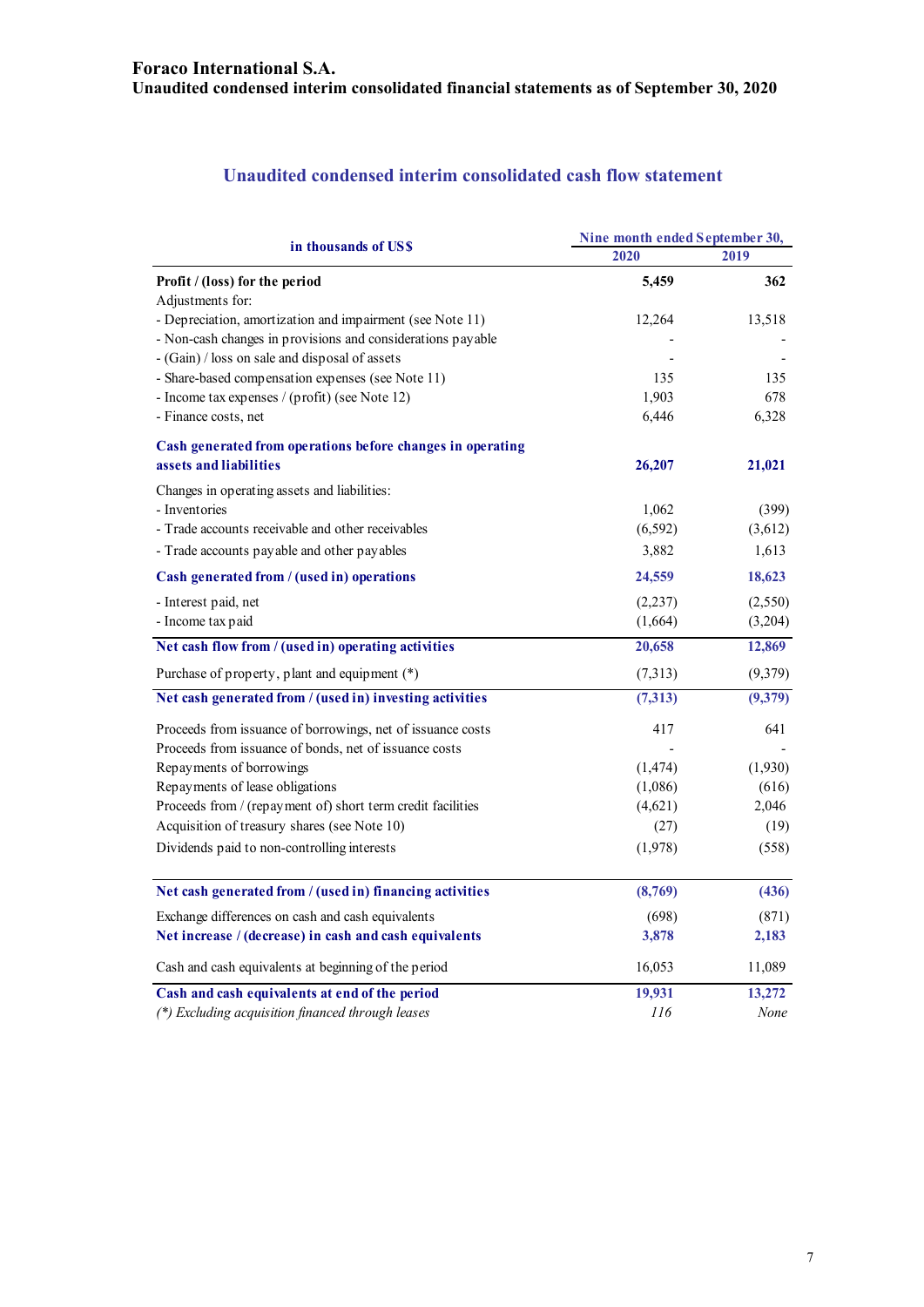**Selected notes to the unaudited condensed interim consolidated financial statements** 

## **1. Basis of preparation**

These unaudited condensed interim financial statements have been prepared in accordance with IAS 34, Interim Financial Reporting. All material intercompany balances have been eliminated. Because all the disclosures required by IFRS are not included, these interim statements should be read in conjunction with the audited financial statements of Foraco International S.A. and its subsidiaries ("Foraco" or the "Company") for the year ended December 31, 2019.

Except when otherwise stated, all amounts are presented in thousands of US\$, which is the presentation currency of the Company.

## **2. Selected notes on critical accounting policies and new accounting pronouncements**

## **2.1. Accounting policies**

The accounting policies have been consistently applied with those of the annual financial statements for the year ended December 31, 2019 except for the following: during the year, the income tax expense is recognized based on Management's best estimate of the average annual income tax rate expected for the full financial year on a tax jurisdiction by tax jurisdiction basis. In the last quarter of each fiscal year, Management determines the effective income tax rate for the full year based on the anticipated actual tax returns to be filed and the effective contribution of each tax jurisdiction to the consolidated financial statements.

## **2.2. Seasonal fluctuations**

The worldwide presence of the Company reduces its overall exposure to seasonality and its influence on business activity, the first quarter being the weakest. In West Africa, most of the Company's operations are suspended between July and October due to the rainy season. In Canada, seasonal slow periods occur during the winter freeze and spring thaw or break-up periods. Depending on the latitude, this can occur anytime from October until late December (freezing) and from mid-April through to mid-June (break-up). Operations at mining sites continue throughout the year. Russia is also affected by the winter period during which operations are suspended. In Asia Pacific and in South America, where the Company operates exclusively in the Mining segment, a seasonal slowdown in activity occurs around year-end during the vacation period. Certain contracts are also affected in Chile in July and August when the winter season peaks.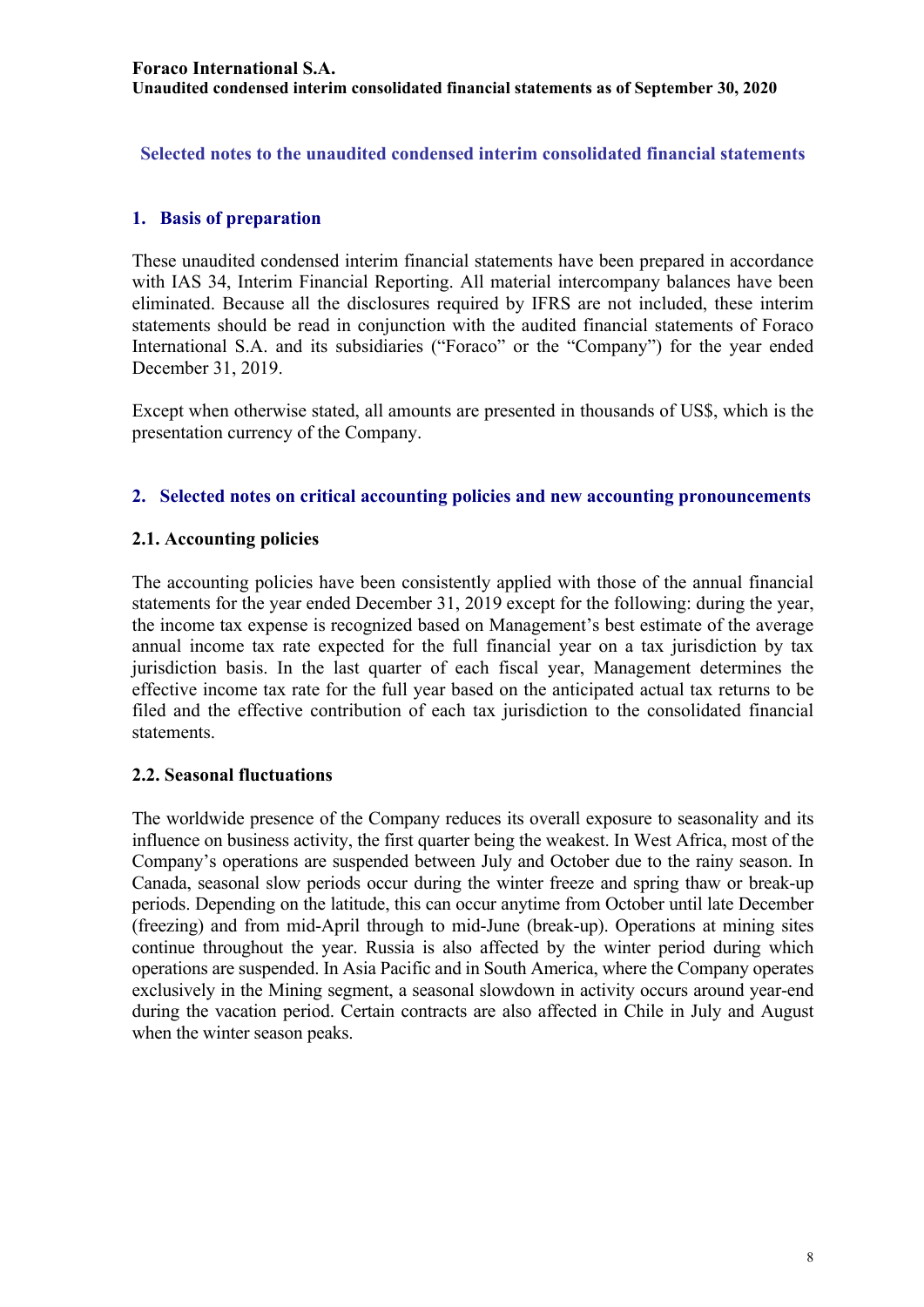## **2.3. Going concern**

After a stand-by period, due to the Covid-19 pandemic which slowed down Foraco activity in a number of countries during the first semester of 2020, most clients progressively resumed their program. The Company managed to remobilize its resources and continued to record positive cash flows during the period.

Despite the current economic environment, and assuming that the health crisis does not deteriorate further, the Company believes that it will have adequate financial resources to continue in operation for a period of at least twelve months.

As at September 30, 2020, the Company met its financial covenants.

## **2.4.Impairment testing**

As at December 31, 2019, the Company conducted impairment testing for goodwill at the level of each geographic region using the expected discounted cash flows method. Based on the internal forecasts and projections made, the expected discounted future cash flows generally exceeded, and sometimes significantly, the goodwill carrying amounts. As at March 31, 2020, given the uncertainties regarding the business impacts of the Covid-19 pandemic the Company reperformed an impairment testing for the regions which presented a lower headroom. No impairment charge was required. Based on the current financial performance, the information available including customers' feedback and the Company's backlog, there is no triggering event for conducting impairment tests as at September 30, 2020.

## **2.5.Deferred tax valuation allowance**

The Company's policy is to recognize deferred tax assets only when they can be recovered within a reasonable timeframe. As a general rule, the Company recognizes deferred tax assets only when they can be used against taxable profit generally within five years or when available tax opportunities exist. On this basis, the Company has adopted a partial recognition based approach and has recorded certain valuation allowances. During the period, the Company did not recognize or use any deferred tax asset.

## **2.6. New accounting pronouncements**

The consolidated interim financial statements have been prepared using the same accounting policies and methods of evaluation as in the December 31, 2019 annual financial statements.

## *Standards, amendments and interpretations to existing standards that were adopted by the Company during the period*

- Update of references to the Conceptual Framework
- Amendment to IAS 1 and IAS 8 "Definition of Material"
- Amendments to IFRS 9, IAS 39 and IFRS 7 "Interest Rate Benchmark Reform"
- Amendments to IFRS 3 "Revision of the Definition of a Business"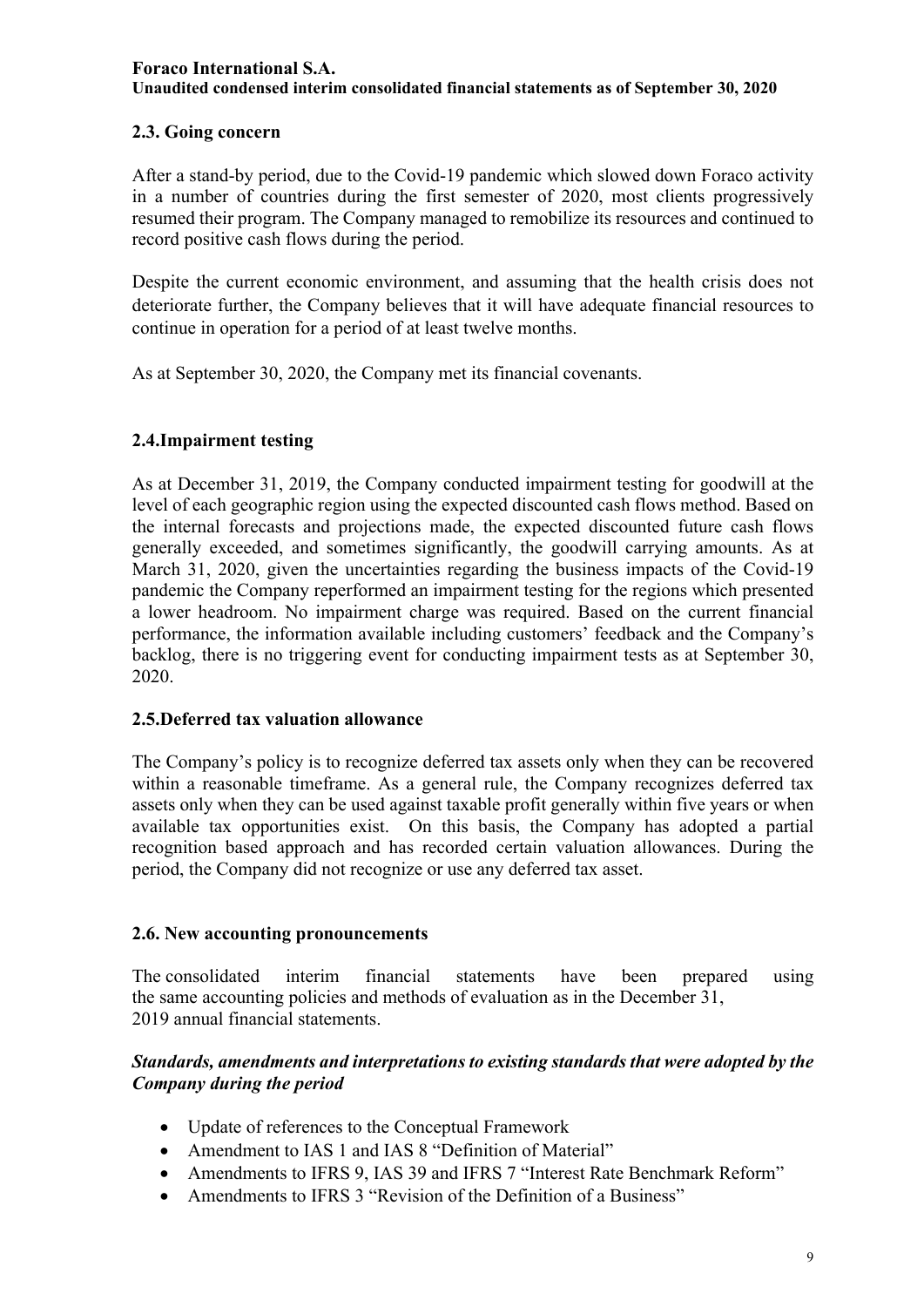**Unaudited condensed interim consolidated financial statements as of September 30, 2020** 

Annual improvements to IFRS include:

- IFRS 3 "Business Combinations"
- IFRS 11 "Joint Arrangements"
- IAS 12 "Income Taxes"
- **IAS 23 "Borrowing Costs"**

The application of these standards, amendments and improvements has not had any material impact on the consolidated financial statements of the Company.

#### *Standards, amendments and interpretations to existing standards that are applicable by anticipation from January 1, 2020.*

No new standards or interpretations have been adopted as at September 30, 2020*.* 

#### **3. Financial risk management**

The Company is exposed to a variety of financial risks through its activity, including: liquidity risk, currency risk, cash transfer restriction, interest rate / re-investment risk, financial counter-party risk and credit risk.

A significant portion of the cash flows of the Company are denominated in Canadian Dollars, Euros, Australian Dollars, Brazilian Real, Chilean Pesos, Russian Rubbles and US Dollars. The financial performance and position as reported in US\$ are dependent on the fluctuations of the US\$ against the other mentioned currencies of the Group.

#### **4. Segment information**

The long-standing presence of the Company in the water segment enabled it to develop unique applications for the mining sector. These applications which require the use of certain specific assets and which now represent a growing part of the Company's revenue led the chief operating decision makers to assess the performance of these activities separately from the mining sector. These activities which include the mining dewatering are now classified in the water segment. The historical figures presented in the table above have been restated to present comparative data in a homogeneous manner.

The business segment information for the three-month periods ended September 30, 2020 and September 30, 2019 is as follows: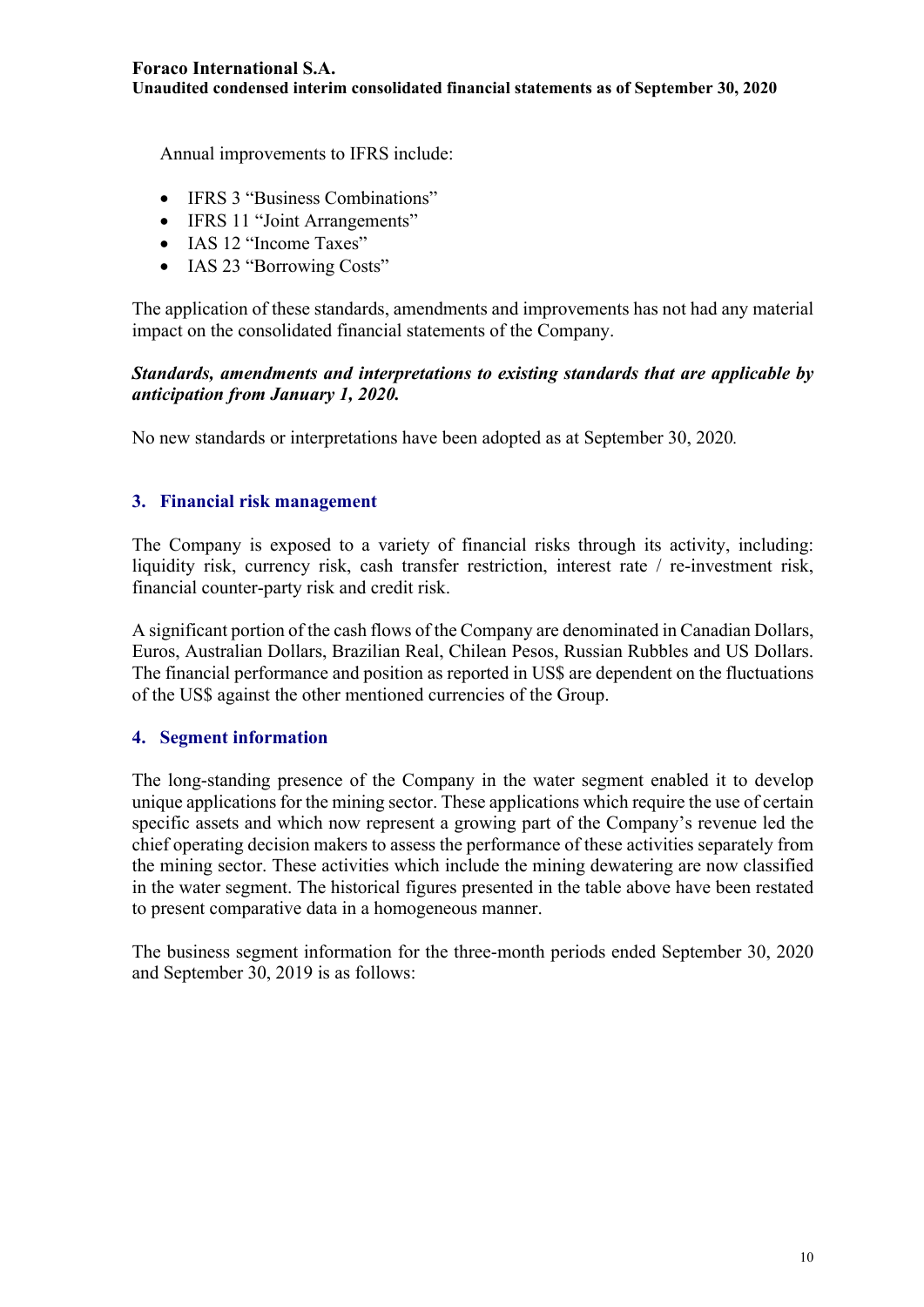#### **Foraco International S.A.**

|  |  | Unaudited condensed interim consolidated financial statements as of September 30, 2020 |  |
|--|--|----------------------------------------------------------------------------------------|--|
|--|--|----------------------------------------------------------------------------------------|--|

|                                   | Mining        |        | Water         |       | Group         |         |
|-----------------------------------|---------------|--------|---------------|-------|---------------|---------|
| Three-month period ended          | September 30, |        | September 30, |       | September 30, |         |
|                                   | 2020          | 2019   | 2020          | 2019  | 2020          | 2019    |
| Revenue                           | 43,790        | 52,591 | 12.134        | 5,180 | 55,924        | 57,771  |
| Gross profit / (loss)             | 9,773         | 9,271  | 3,063         | 1,207 | 12,836        | 10,478  |
| Operating profit $/(loss)$        | 5,691         | 4,636  | 1,932         | 679   | 7,623         | 5,315   |
| Finance costs                     | n/a           | n/a    | n/a           | n/a   | (1,951)       | (2,125) |
| Profit / (Loss) before income tax | n/a           | n/a    | n/a           | n/a   | 5.672         | 3,190   |
| Income tax profit $/$ (expense)   | n/a           | n/a    | n/a           | n/a   | (1, 425)      | (186)   |
| Profit / (Loss) for the period    | n/a           | n/a    | n/a           | n/a   | 4.247         | 3.004   |

The business segment information for the nine-month periods ended September 30, 2020 and September 30, 2019 is as follows:

|                                   | Mining        |         | Water         |        | <b>Group</b>  |         |
|-----------------------------------|---------------|---------|---------------|--------|---------------|---------|
| Nine-month period ended           | September 30, |         | September 30, |        | September 30, |         |
|                                   | 2020          | 2019    | 2020          | 2019   | 2020          | 2019    |
| Revenue                           | 124,298       | 142.915 | 28,647        | 14,151 | 152,945       | 157,066 |
| Gross profit / $(\text{loss})$    | 21,941        | 20,656  | 7,321         | 2,525  | 29,262        | 23,181  |
| Operating profit $/$ (loss)       | 9.357         | 6.289   | 4.451         | 1.079  | 13,808        | 7,368   |
| Finance costs                     | n/a           | n/a     | n/a           | n/a    | (6, 446)      | (6,327) |
| Profit / (Loss) before income tax | n/a           | n/a     | n/a           | n/a    | 7.362         | 1.041   |
| Income tax profit $/(expense)$    | n/a           | n/a     | n/a           | n/a    | (1,903)       | (679)   |
| Profit / (Loss) for the period    | n/a           | n/a     | n/a           | n/a    | 5.459         | 362     |

The following is a summary of sales to external customers by geographic area for the threemonth periods ended September 30, 2020 and September 30, 2019:

| Three-month period ended       | <b>September 30, 2020</b> | <b>September 30, 2019</b> |
|--------------------------------|---------------------------|---------------------------|
| Europe, Middle East and Africa | 17,118                    | 14,321                    |
| South America                  | 8,228                     | 13,610                    |
| North America                  | 20,423                    | 19,792                    |
| Asia Pacific                   | 10,155                    | 10,048                    |
| <b>Net sales</b>               | 55,924                    | 57,771                    |

During the second quarter 2020, the Covid-19 pandemic significantly impacted the exchange rates between currencies. The evolution of sales by region presented above is largely driven by the impact of exchange rate fluctuations. The Company mitigates its net exposure to foreign currency fluctuations by balancing its costs, revenues and financing in local currencies, resulting in a natural hedge.

 The following is a summary of sales to external customers by geographic area for the ninemonth periods ended September 30, 2020 and September 30, 2019: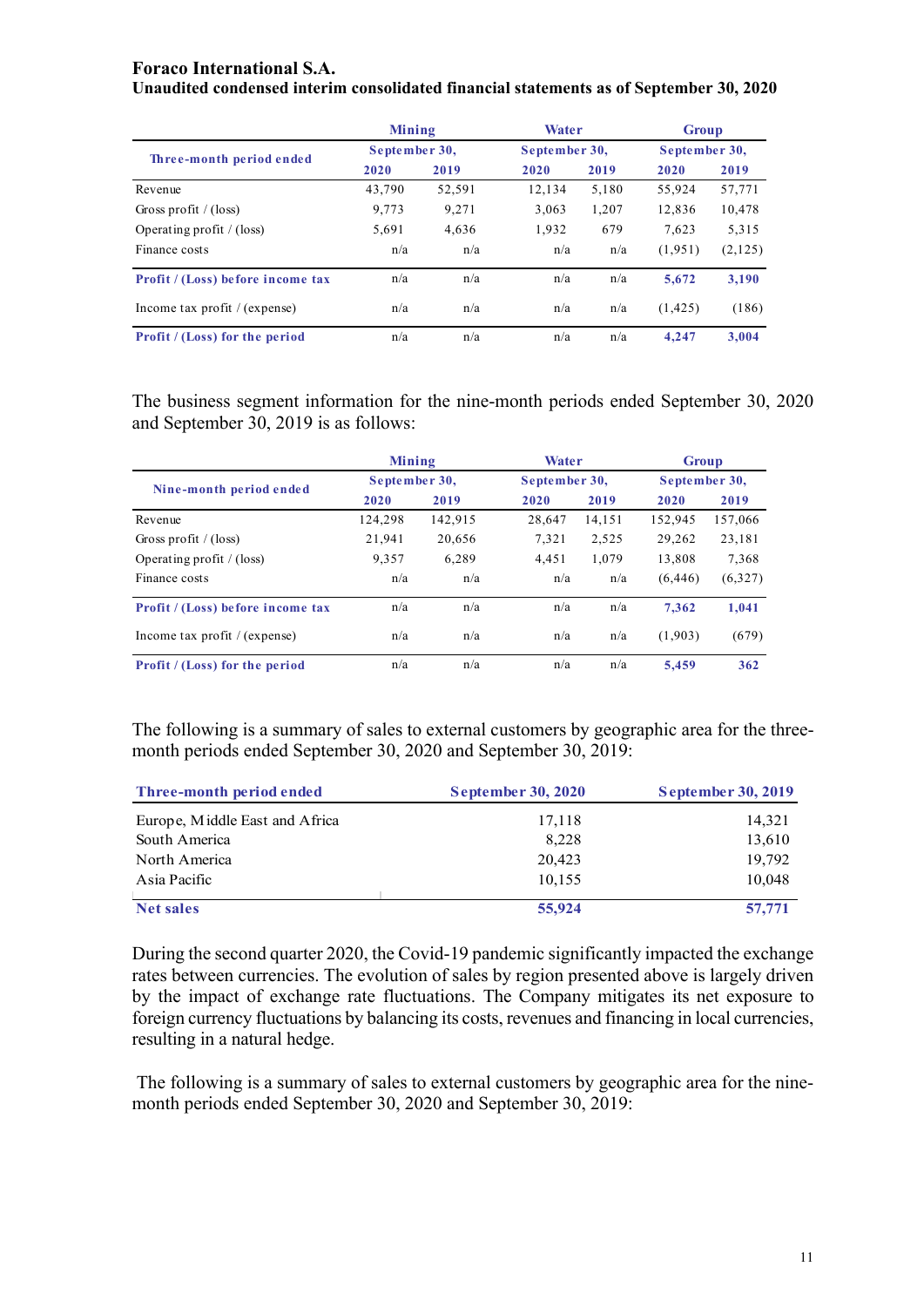| Nine-month period ended        | <b>September 30, 2020</b> | <b>September 30, 2019</b> |
|--------------------------------|---------------------------|---------------------------|
| Europe, Middle East and Africa | 49.981                    | 39,454                    |
| South America                  | 24,031                    | 36,259                    |
| North America                  | 50,269                    | 54,255                    |
| Asia Pacific                   | 28,664                    | 27,098                    |
| <b>Net sales</b>               | 152,945                   | 157,066                   |

## **5. Property, plant and equipment**

Property, plant and equipment (PP&E) consists of the following:

|                                     | Land $\&$<br><b>Buildings</b> | <b>Drilling</b><br>equipment<br>& tools | <b>Automotive</b><br>equipment | <b>Office</b><br>furniture $\&$<br>other<br>equipment | <b>Rights of</b><br><b>use</b> | <b>Total</b> |
|-------------------------------------|-------------------------------|-----------------------------------------|--------------------------------|-------------------------------------------------------|--------------------------------|--------------|
|                                     |                               |                                         |                                |                                                       |                                |              |
| <b>Year ended December 31, 2019</b> |                               |                                         |                                |                                                       |                                |              |
| Opening net book amount             | 1,790                         | 27,926                                  | 1,817                          | 286                                                   |                                | 31,821       |
| First-time adoption of IFRS 16      |                               |                                         |                                |                                                       | 4,389                          | 4,389        |
| Additions                           | 13                            | 12,862                                  | 898                            | 260                                                   | 861                            | 14,894       |
| Exchange differences                | 10                            | 2,555                                   | 47                             | 1                                                     | (9)                            | 2,604        |
| Disposals or retirements            |                               | (379)                                   | (17)                           |                                                       |                                | (396)        |
| Depreciation expense                | (173)                         | (15,802)                                | (931)                          | (142)                                                 | (1,065)                        | (18, 113)    |
| <b>Closing net book value</b>       | 1,640                         | 27,162                                  | 1,814                          | 405                                                   | 4,176                          | 35,197       |
| Period ended September 30, 2020     |                               |                                         |                                |                                                       |                                |              |
| Opening net book amount             | 1,640                         | 27,162                                  | 1,814                          | 405                                                   | 4,176                          | 35,197       |
| Additions                           | 2                             | 7,070                                   | 1,260                          | 97                                                    | 623                            | 9,052        |
| Exchange differences                | 2                             | 295                                     | (43)                           | (60)                                                  | 1                              | 195          |
| Disposals or retirements            |                               | (302)                                   | (38)                           |                                                       |                                | (340)        |
| Depreciation expense                | (85)                          | (10,629)                                | (478)                          | (125)                                                 | (908)                          | (12,225)     |
| <b>Closing net book value</b>       | 1,559                         | 23,596                                  | 2,515                          | 317                                                   | 3,892                          | 31,879       |

The PP&E depreciation expense and the intangible asset amortization expense have been charged to the income statement as follows:

| <b>Period ended</b>                                           | September 30,<br>2020 | September 30,<br>2019 |  |
|---------------------------------------------------------------|-----------------------|-----------------------|--|
| Cost of sales<br>Selling, general and administrative expenses | 11.641<br>623         | 13,186<br>332         |  |
| <b>Total depreciation and amortization</b>                    | 12,264                | 13,518                |  |

## **6. Goodwill**

Goodwill can be analyzed as follows: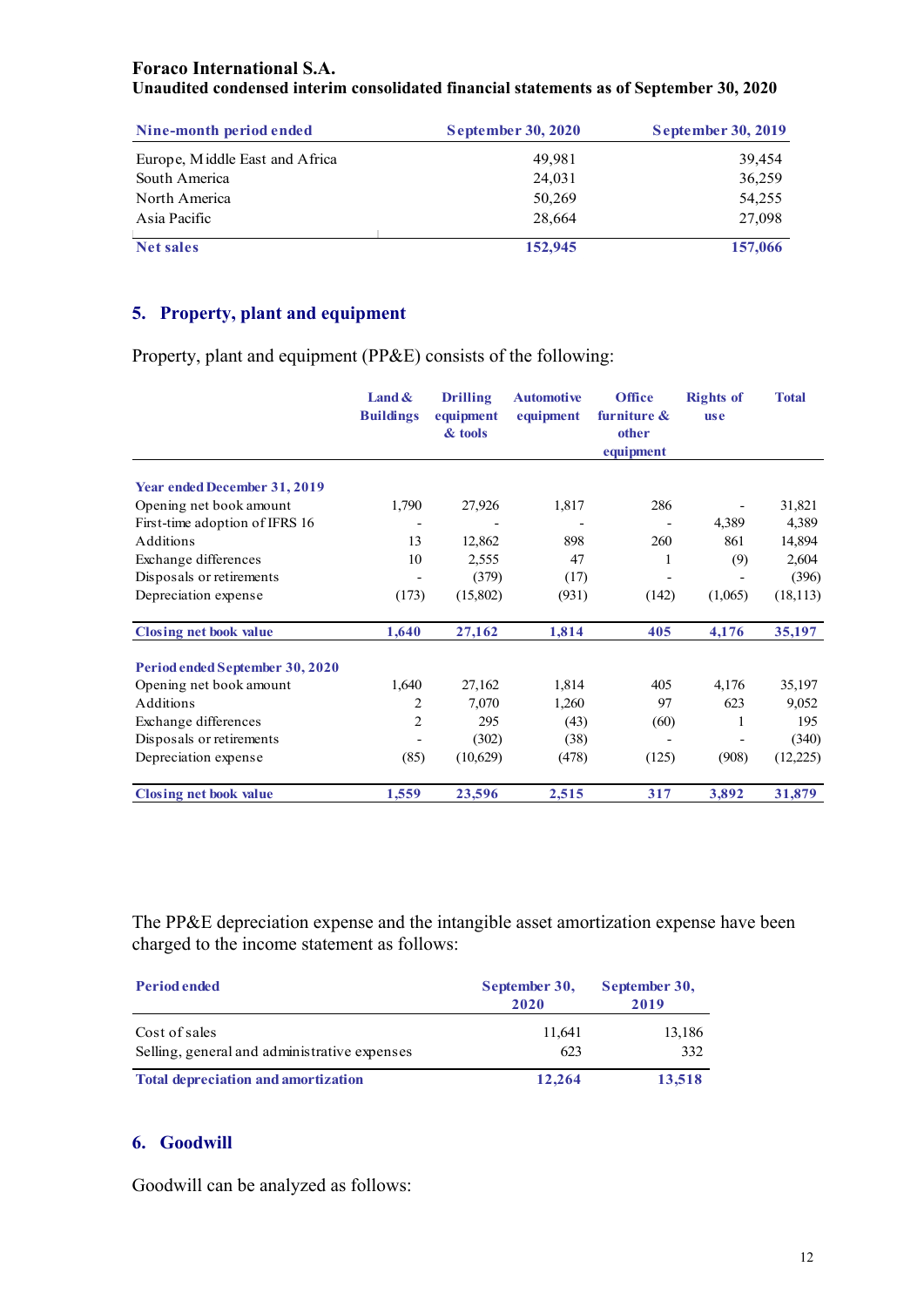#### **Foraco International S.A.**

#### **Unaudited condensed interim consolidated financial statements as of September 30, 2020**

|                                                                | September 30,<br>2020 | December 31,<br>2019 |  |
|----------------------------------------------------------------|-----------------------|----------------------|--|
| <b>Goodwill at beginning of period</b><br>Exchange differences | 75,936<br>(11,712)    | 78,229<br>(2,293)    |  |
| Goodwill at end of the period                                  | 64,224                | 75,936               |  |

Goodwill is denominated in the functional currency of its primary economic environment and is allocated to the following geographic regions: South America (US\$ 43.0 million), North America (US\$ 8.5 million), Asia Pacific (US\$ 7.2 million) and Europe, Middle East and Africa (US\$ 5.5 million).

The significant variations in currency exchange rates during the period resulted in the recognition of unfavorable exchange rates differences mainly in South America (US\$ 10.9 million for YTD Q3 2020).

#### **7. Inventories**

Inventories break down as follows:

|                                                                | September 30,<br>2020 | December 31,<br>2019 |
|----------------------------------------------------------------|-----------------------|----------------------|
| Spare parts and consumables, gross<br>Less inventory allowance | 28,902                | 32,873               |
| <b>Inventories</b> , net                                       | 28,902                | 32,873               |

The Company continually assesses spare parts and consumables and writes off obsolete inventories as soon as they are identified.

#### **8. Financial debt and lease obligations**

As at September 30, 2020, the maturity of financial debt can be analyzed as presented in the table below:

|                       | <b>September 30, 2020</b> |
|-----------------------|---------------------------|
| Credit lines          | 3,896                     |
| Long-term debt        |                           |
| Within one year       | 1,756                     |
| Between 1 and 2 years | 144,147                   |
| Between 2 and 3 years | 512                       |
| Between 3 and 4 years | 145                       |
| Between 4 and 5 years |                           |
| Total                 | 150,456                   |

The borrowing above is mainly denominated in Euros.

As part of the implementation of IFRS 16, the Company recognized lease obligations amounting to US\$ 4,389 thousand as at January  $1<sup>st</sup>$ , 2019. As at September, 2020, the corresponding amount is US\$ 4,218 thousand.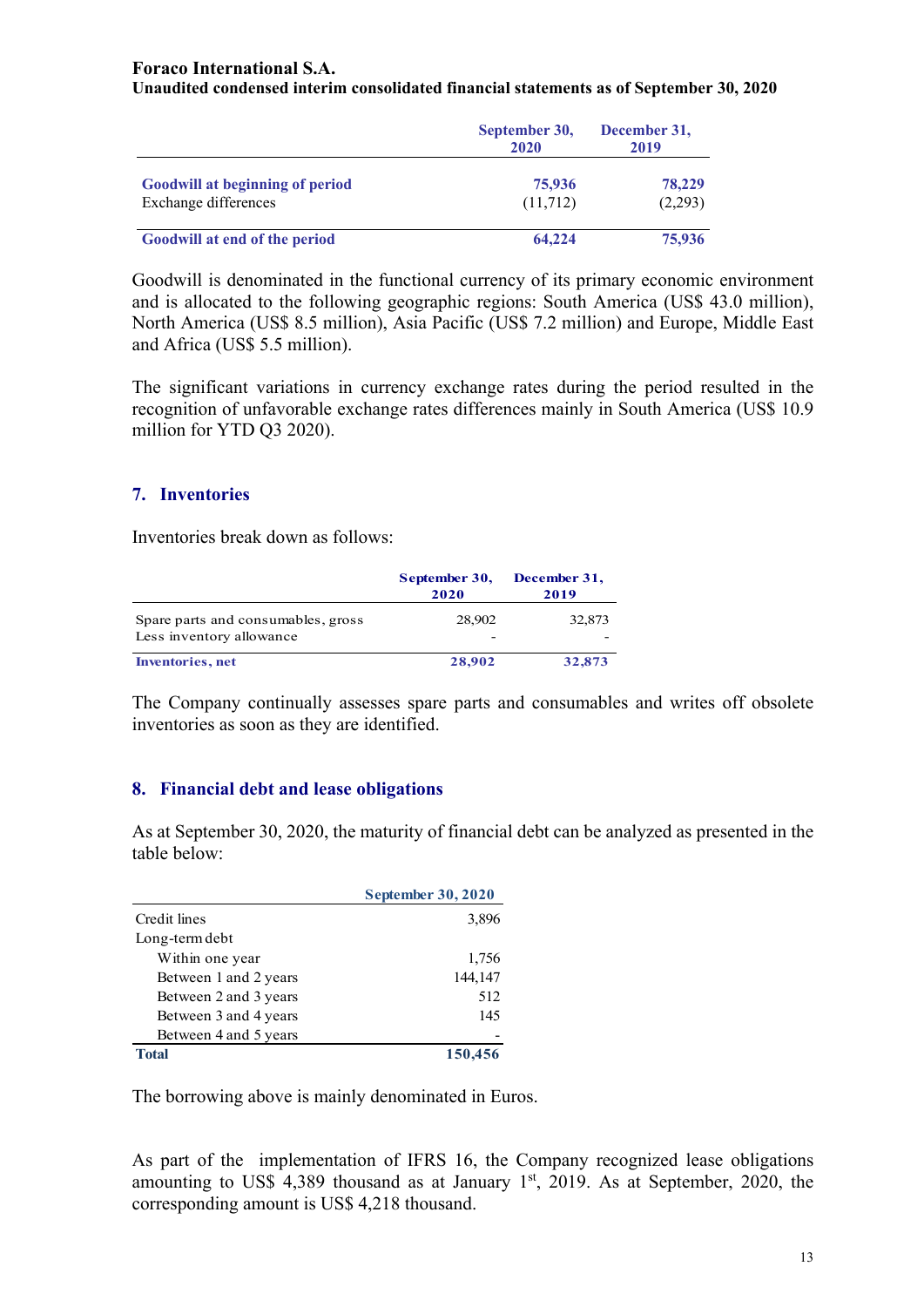## **9. Provisions**

Provisions comprise the following elements:

|                                          | <b>Pension and</b><br>retirement<br><b>indemnities</b> | <b>Provision</b><br>for tax<br>uncertainty | <b>Claims</b> | <b>Total</b> |
|------------------------------------------|--------------------------------------------------------|--------------------------------------------|---------------|--------------|
| As at January 1, 2020                    | 406                                                    |                                            | 327           | 733          |
| Charged to consolidated income statement |                                                        |                                            |               |              |
| - Addition to provisions                 | 33                                                     |                                            |               | 33           |
| - Used amounts reversed                  | $\qquad \qquad$                                        |                                            | (60)          | (60)         |
| - Unused amouts reversed                 |                                                        | $\overline{\phantom{0}}$                   |               |              |
| - Exchange differences                   | 10                                                     |                                            | (31)          | (21)         |
| As at September 30, 2020                 | 449                                                    |                                            | 236           | 685          |

A certain number of claims have been filed by former employees of the Brazilian subsidiary. These claims may result in a cash outflow for the Company. Given the uncertainty surrounding such claims, an amount of US\$ 236 thousand has been provided for as at September 30, 2020.

The Company operates in various countries and may be subject to tax audits and employee related risks. The Company is currently facing such risks in certain countries. The Company regularly reassesses its exposure and accounts for provisions accordingly.

## **10. Share capital and change in equity**

#### **Number of shares outstanding**

As at September 30, 2020, the total common shares of the Company are distributed as follows:

|                                                                               | Number of shares |
|-------------------------------------------------------------------------------|------------------|
| Common shares held directly or indirectly by principal shareholders           | 37,594,498       |
| Common shares held directly or indirectly by individuals in their capacity as |                  |
| members of the Board of Directors                                             | 1,164,754        |
| Common shares held by the Company                                             | 156,977          |
| Common shares held by the public                                              | 51,035,569       |
| Total shares issued and outstanding                                           | 89,951,798       |
| Common shares held by the Company                                             | (156, 977)       |
| Total common shares issued and outstanding                                    | 89,794,821       |

## **Treasury shares**

The Company filed a notice on June 17, 2020, in respect of an additional NCIB with the TSX. The Company was entitled to purchase up to 1,000,000 additional common shares. As at September 30, 2020, the Company had purchased 82,208 of its own shares at an average purchase price of Can\$ 0.44.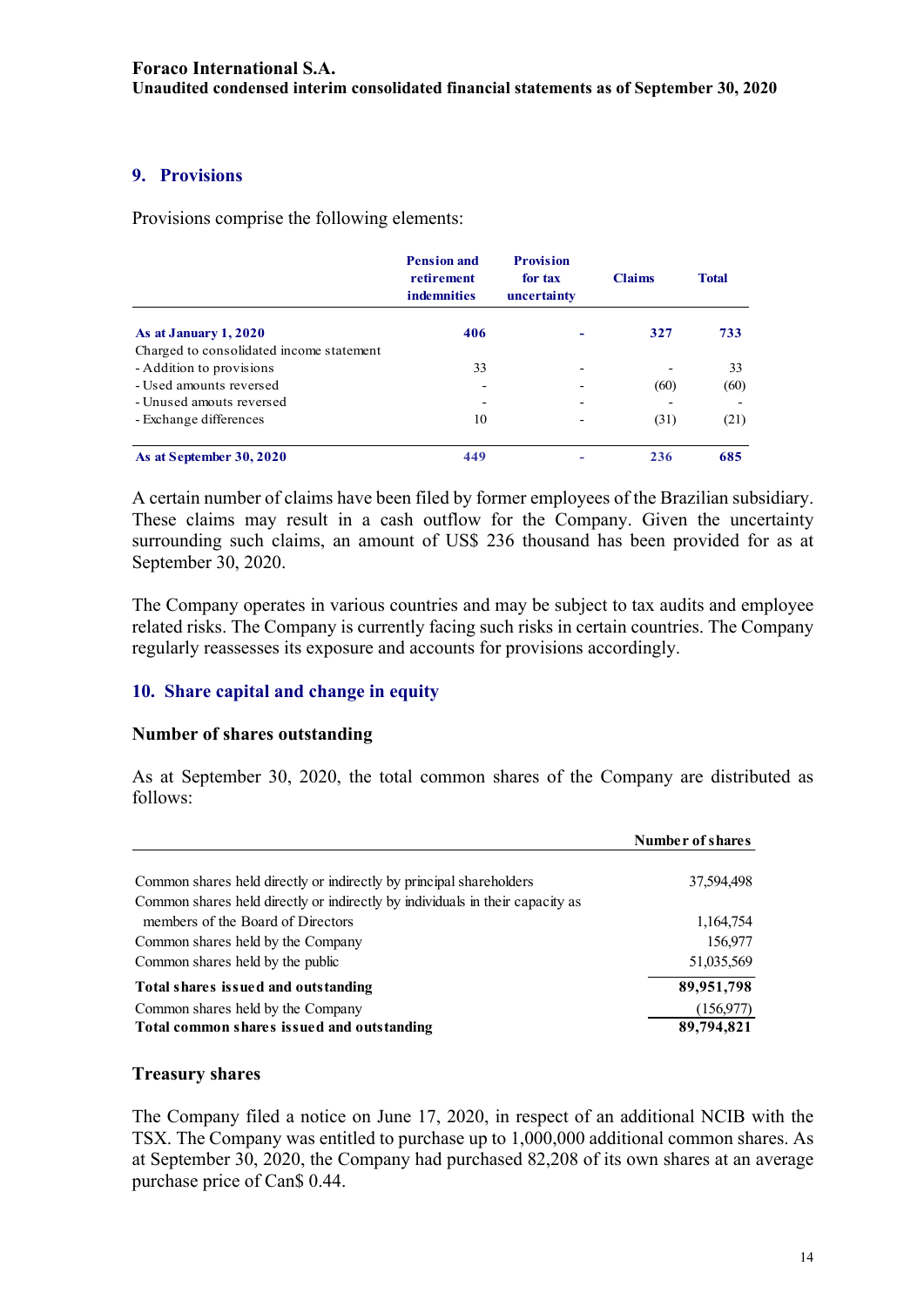As at September 30, 2020, the Company owns 156,977 of its own shares (74,769 as at December 31, 2019).

The common shares held by the Company can be used for potential future free share plans, bonus schemes and for other general purposes.

## **11. Expenses by nature**

Operating expenses / (income), net by nature are as follows:

|                                                         | Three-month period ended<br>September 30, |           | Nine-month period ended<br>September 30, |           |
|---------------------------------------------------------|-------------------------------------------|-----------|------------------------------------------|-----------|
|                                                         | 2020                                      | 2019      | 2020                                     | 2019      |
| Depreciation and amortization                           | (3,914)                                   | (4,873)   | (12,264)                                 | (13,518)  |
| Accruals increases / (reversals)                        | (1)                                       | (9)       | (111)                                    | 54        |
| Raw materials, consumables used and<br>external charges | (24, 406)                                 | (25, 644) | (71, 596)                                | (73, 737) |
| Employee benefit expense                                | (19, 419)                                 | (20,771)  | (53,900)                                 | (60, 606) |
| Taxes other than on income                              | (478)                                     | (396)     | (1,200)                                  | (1,244)   |
| Other operating (expenses) / profit, net                | (83)                                      | (763)     | (65)                                     | (646)     |
| <b>Total operating expenses</b>                         | (48,301)                                  | (52, 456) | (139, 136)                               | (149,697) |

The US\$ 2.0 million net profit corresponding to the successful conclusion of a contract has been allocated to the related expenses for the purpose of the table above.

Share-based compensation expenses recognized within Employee benefit expense for the period ended September 30, 2020 amount to US\$ 135 thousand (US\$ 135 thousand in 2019).

## **12. Income tax expense**

During the three-month period ended September 30, 2020, the Company recognized an income tax expense amounting to US\$ 1,425 thousand. The income tax is recognized based on Management's best estimate of the average annual income tax rate expected for the full financial year on a tax jurisdiction by tax jurisdiction basis.

## **13. Commitments and contingencies**

Guarantees given are as follows:

|                            | September 30,<br>2020 | December 31,<br>2019 |
|----------------------------|-----------------------|----------------------|
| Bid bonds                  | 231                   | 530                  |
| Advance payment guarantees | 5,836                 | 3,537                |
| Performance guarantees     | 1,957                 | 2,091                |
| Retention guarantees       | 193                   | 181                  |
| Financial guarantees       | 162                   | 155                  |
| <b>Total</b>               | 8,379                 | 6.494                |